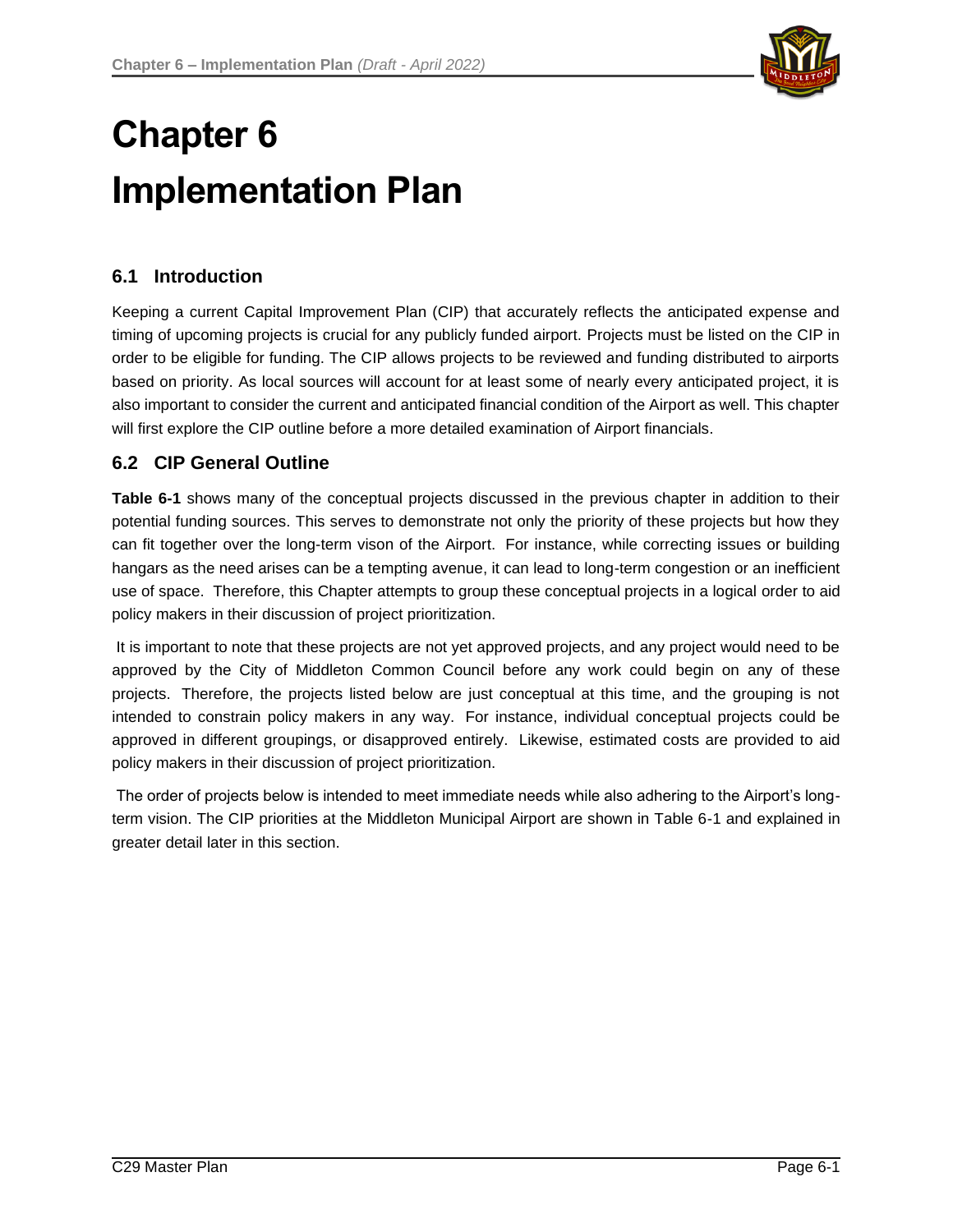

# **Table 6-1: Airport Project Priorities**

| <b>Project Description</b>                                                                    |                         | <b>Estimated Cost</b> |  |  |  |  |
|-----------------------------------------------------------------------------------------------|-------------------------|-----------------------|--|--|--|--|
| <b>Priority A</b>                                                                             |                         |                       |  |  |  |  |
| Venture Avenue Extension (to cul-de-sac) Design                                               |                         | \$144,221             |  |  |  |  |
| Taxiway B Design                                                                              |                         | \$167,873             |  |  |  |  |
| <b>Taxiway B Construction</b>                                                                 |                         | \$1,678,727           |  |  |  |  |
| Venture Avenue Extension (to cul-de-sac) Construction                                         |                         | \$1,442,205           |  |  |  |  |
| Taxiway B Hangar Development Area Site Design                                                 |                         | \$261,667             |  |  |  |  |
|                                                                                               | <b>Priority A Total</b> | \$3,694,693           |  |  |  |  |
| <b>Priority B</b>                                                                             |                         |                       |  |  |  |  |
| Taxiway B Hangar Development Area Site Construction                                           |                         | \$2,616,673           |  |  |  |  |
|                                                                                               | <b>Priority B Total</b> | \$2,616,673           |  |  |  |  |
| <b>Priority C</b>                                                                             |                         |                       |  |  |  |  |
| Runway 10/28 440' Extension Design                                                            |                         | \$138,971             |  |  |  |  |
| Road extension from cul-de-sac to Schneider Road Design                                       |                         | \$220,904             |  |  |  |  |
| Land Acquisition for Runway 2/20 and Surrounding Infrastructure                               | \$4,400,000             |                       |  |  |  |  |
|                                                                                               | <b>Priority C Total</b> | \$4,759,875           |  |  |  |  |
| <b>Priority D</b>                                                                             |                         |                       |  |  |  |  |
| Taxiway C Hangar Development and Connecting Taxilanes Area Design                             | \$595,174               |                       |  |  |  |  |
| Runway 10/28 440' Extension Construction                                                      | \$1,389,709             |                       |  |  |  |  |
| Schneider Road and Springton Drive Modification with connection to<br>Perimeter Street Design | \$281,027               |                       |  |  |  |  |
| Road extension from cul-de-sac to Schneider Road Construction                                 | \$2,209,040             |                       |  |  |  |  |
|                                                                                               | <b>Priority D Total</b> | \$4,474,950           |  |  |  |  |
| <b>Priority E</b>                                                                             |                         |                       |  |  |  |  |
| Taxiway C Hangar Development and connecting Taxilanes Area<br>Construction                    |                         | \$5,951,743           |  |  |  |  |
| Remaining Taxiway C Site Design                                                               |                         | \$285,280             |  |  |  |  |
| Schneider Road and Springton Drive Modification with connection to                            |                         |                       |  |  |  |  |
| <b>Perimeter Street Construction</b>                                                          |                         | \$2,810,266           |  |  |  |  |
| Runway 2/20 Design                                                                            |                         | \$1,203,445           |  |  |  |  |
|                                                                                               | <b>Priority E Total</b> | \$10,250,734          |  |  |  |  |
| <b>Priority F</b>                                                                             |                         |                       |  |  |  |  |
| Runway 2/20 Site Construction                                                                 |                         | \$12,034,454          |  |  |  |  |
| Remaining Taxiway C Site Construction                                                         |                         | \$2,852,802           |  |  |  |  |
|                                                                                               | <b>Priority F Total</b> | \$14,887,256          |  |  |  |  |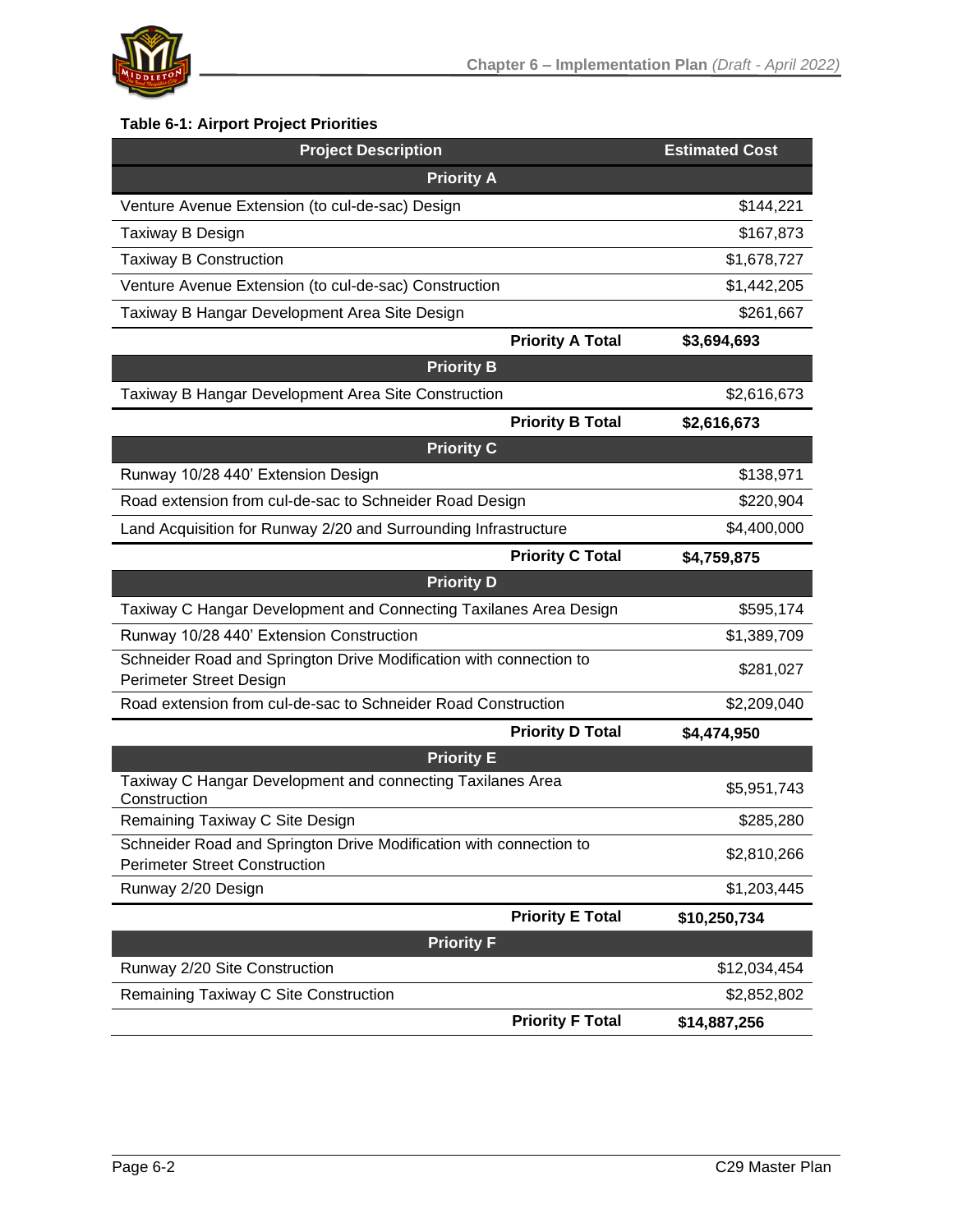

## **6.2.1 Priority A**

This stage focuses on the design and development of the area northeast of the Runway 28 threshold. Access to this area is the first element of this priority via an extension of Venture Avenue and the addition of Taxiway B connecting to the Runway 28 threshold. The road extension would allow vehicle access to the hangars planned for this area while the addition of Taxiway B would allow aircraft to transit through the area and to the existing runway. Concurrent with these efforts is the site design for the hangar area near Taxiway B but construction of this area does not fall under this priority category.

## **6.2.2 Priority B**

The primary item under this priority category is the construction of the previously planned hangar site. This is the first phase of hangar construction in the priority categories and would take place on existing Airport property. These hangars would connect to the new Venture Avenue extension on the landside and Taxiway B on the airside. This stage does not include construction of the hangars themselves, as that will be dependent on tenant requirements, but would provide grading for the area and bring in utilities such as electrical, sanitary and water service.

## **6.2.3 Priority C**

The master planning process identified an extension of Runway 10/28 by up to 440 feet to the west, entirely on existing airport property. The initial stage of this effort includes the design of this extension. These include the design of the road extension from the new termination point of the extended Venture Avenue up to a realigned Schneider Road. Also in this category is the land acquisition where the future Runway 2/20, supporting infrastructure and roadway modifications would be positioned.

#### **6.2.4 Priority D**

The Taxiway C Hangar Development Area and Connecting Taxilanes Design would begin under this priority after the land required is acquired under the previous priority category. The road extension between Venture Avenue and Schneider Road would be constructed under this priority category to access the future hangar area. The hangars in this area are the second phase of hangar development but, due to the large area, could be further broken up into additional phases based on future demand. The only other design item for this priority category is the modification of Schneider Road and Springton Drive to allow for the addition of Runway 2/20.

#### **6.2.5 Priority E**

This priority category includes the construction of the Taxiway C hangar development area and taxilanes and the design for the remainder of Taxiway C that is intended to serve as a parallel taxiway for Runway 2/20. This is a natural pairing for the design of Runway 2/20, also to occur. To prepare for the construction of Runway 2/20, the alteration of Schneider Road and Springton Drive, planned in the previous priority category, would occur.

#### **6.2.6 Priority F**

The final priority category includes the construction of Runway 2/20, positioned parallel to the developed hangars and Taxiway C, and placed south of the new alignment of the altered Schneider Road. The remainder of Taxiway C, necessary to make it a complete parallel taxiway, would also be completed under this priority category.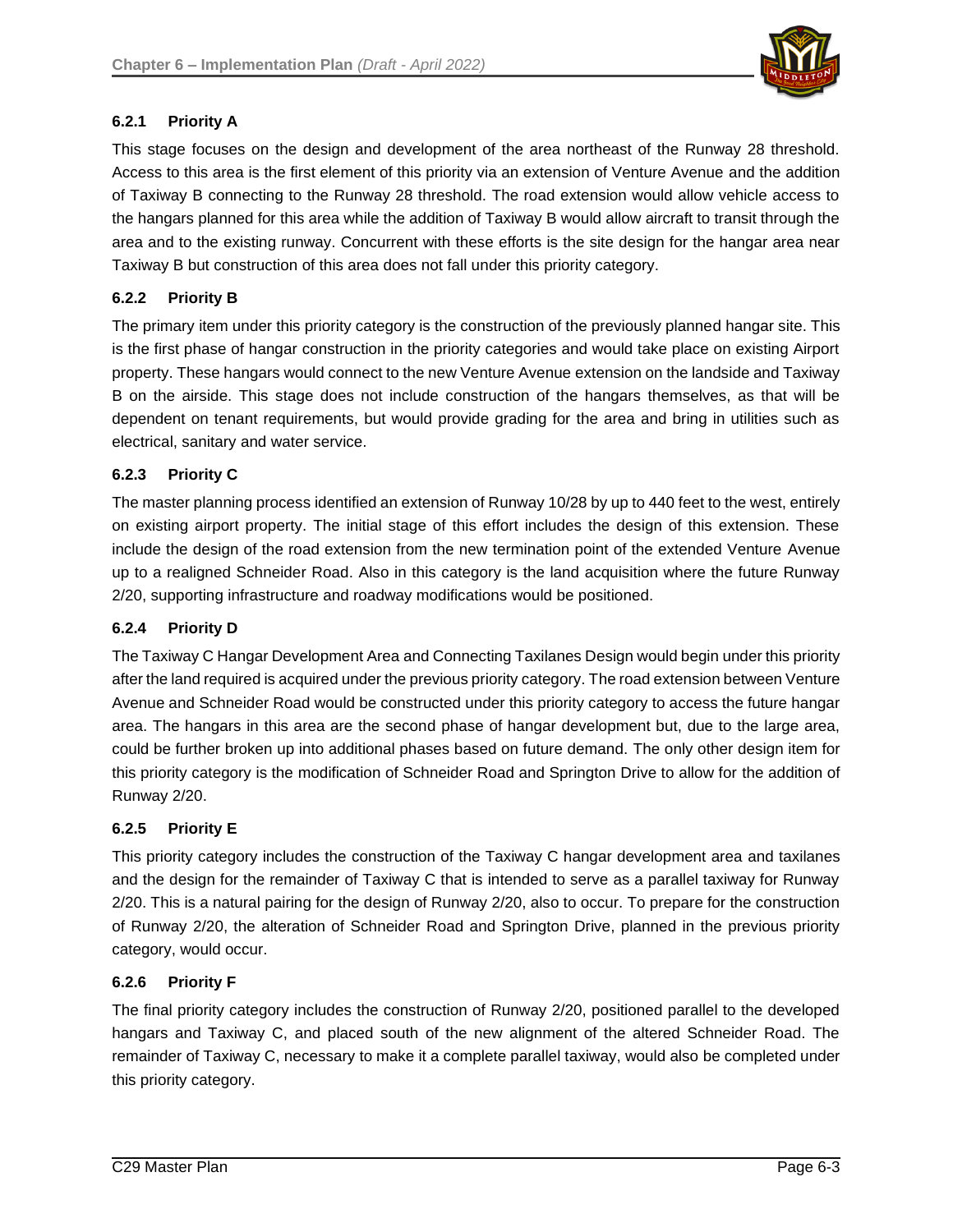

# **6.3 C29 Operating Revenues and Expenses**

This section presents a forecast of operating revenues and expenses for purposes of estimating what surplus funds, if any, C29 may generate over the 20-year planning period that can be invested in capital projects. These conditions apply to this forecast as follows:

- Financial figures are expressed in nominal dollars.
- Financial results were projected annually out to 2041, starting from actual results of 2021.
- Financial projections use an accrual basis.
- Financial projections are rounded to the nearest \$100.
- These financial projections are not guarantees of future performance and undue reliance should not be placed on them. Such forward-looking statements necessarily involve known and unknown risks and uncertainties, which may cause actual performance and financial results in future periods to differ materially from any projections of future performance or result expressed or implied by such forward-looking statements.

For each forecasted year, total operating revenues are compared to total operating expenses to determine the operating surplus or deficit for that year. This amount is then added or subtracted, as appropriate, to the accumulated surpluses and deficits from previous years. For 2022, the surplus or deficit is added to \$120,363, the surplus from 2021. The Accumulated Surplus/Deficit shows the funds up to that year available for investing in capital projects, assuming that the surplus funds are not used elsewhere.

The forecast of operating revenues and expenses is based on multiple factors. Most line items are expected to increase with inflation. However, a few have projections tied to other criteria, such as the forecast of the Fuel Flowage Fee relying on the forecast of aircraft operations. These details are explained below in Section 6.3.1 and 6.3.2.

Historically, annual inflation rates, based on the All Urban Consumers Consumer Price Index (CPI), have fluctuated around 2 percent. However, U.S. government policies, starting in 2020, resulted in increases in the money supply that substantially exceeded gross domestic product growth. The effects of these policies are now being felt in the form of greatly increased inflation for 2022. The beginning months of 2022 have already exhibited higher than average inflation, and some economists are projecting inflation as high as 10 percent for 2022.<sup>1</sup> For this forecast of operating revenues and expenses, inflation rates were developed and are shown in **Table 6-2**.

| <b>Period</b>     | <b>Annual Inflation</b><br>Rate | <b>Basis</b>                                                                           |  |  |  |
|-------------------|---------------------------------|----------------------------------------------------------------------------------------|--|--|--|
| Short-Term        | $10.0\%$                        | Maximum inflation rate expected.                                                       |  |  |  |
| Medium-Term       | 5.0%                            | Half of short-term rate.                                                               |  |  |  |
| 2.1%<br>Long-Term |                                 | Historic average from 2000 to 2020. Also used for long-term<br>contractual agreements. |  |  |  |

## **Table 6-2: Inflation Table**

<sup>1</sup> Jongrim Ha, M. Ayhan Kose, and Franziska Ohnsorge, *Today's Inflation and the Great Inflation of the 1970s: Similarities and Differences*, March 30, 2022. Retrieved from [https://voxeu.org/article/today-s](https://voxeu.org/article/today-s-inflation-and-great-inflation-1970s)[inflation-and-great-inflation-1970s](https://voxeu.org/article/today-s-inflation-and-great-inflation-1970s) on April 1, 2022.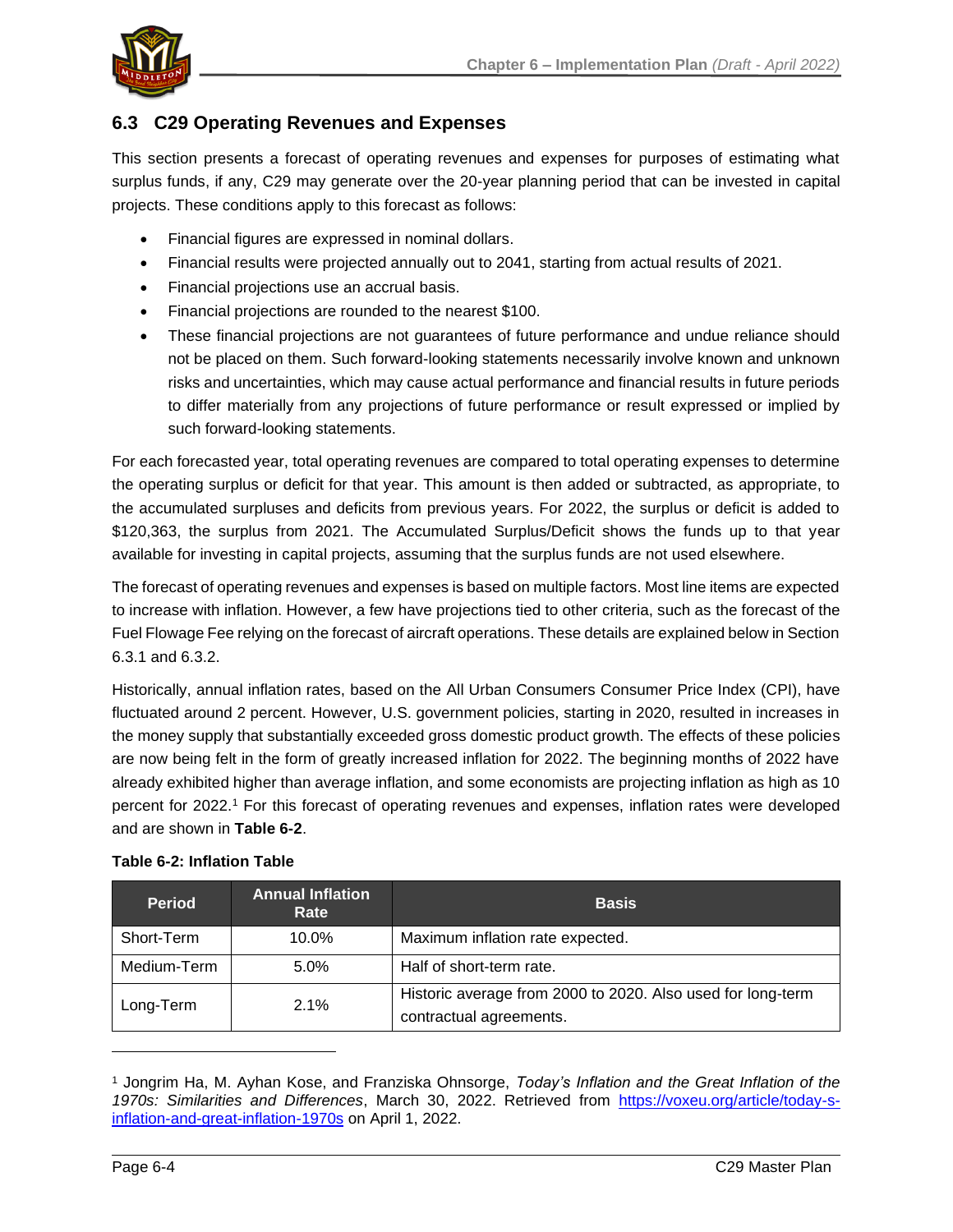

#### *Source: Mead & Hunt*

For the short-term, an annual inflation rate of 10 percent is assumed. This assumption is used to provide conservative projections of short-term expenses, since the actual short-term inflation is not expected to exceed this level. The medium-term annual inflation rate of 5 percent was judged to be an appropriate rate that reflects an easing of inflation as the economy recovers from its period of high inflation. The long-term annual inflation rate of 2.1 percent was based on the 20-year average from 2000 to 2020 and deemed applicable once the period of high inflation has passed. It was also used for many of the revenue categories that rely on long-term contracts that do not allow for immediate changes to lease payments.

#### **6.3.1 Revenue Categories**

The operating revenues for C29 are organized into one of the seven categories that are described below in more detail. These categories only deal with C29's operating revenues – capital funding is not included. Each revenue category is explained and the basis for forecasting future revenues is described.

- **Hangar Land Leases** This is revenue from the ground leases the airport has with hangar owners. In 2021, Hangar Land Leases made up 38 percent of all operating revenues, second only to Other Revenue (see below). This revenue is forecasted to grow at its historic growth rate of 1.1 percent annually. Future hangar development is projected to result in revenue increases in 2025 (seven new hangar sites), 2030 (13 new hangar sites), and 2037 (12 new hangar sites). The increase in hangars, along with Other Revenue returning to normal levels, results in Hangar Land Leases accounting for nearly 80 percent of total operating revenues in 2041.
- **MADC Land Lease** The Middleton Area Development Corporation (MADC) has a land lease with C29 where the airport terminal sits. This revenue is expected to increase at the long-term rate of CPI increase.
- **Fuel Flowage Fee** This is revenue generated through a per gallon fee imposed on all fuel transactions at C29. The forecast for this revenue was based upon the growth in aircraft operations, weighted by turbine aircraft operations and the proportion of jet fuel typically sold each year.
- **Crop Land Rent** C29 leases part of its land to local farmers for agricultural use. This arrangement is assumed to operate under a long-term lease, so it is projected to grow at the long-term inflation rate.
- **Solar Land Rent** The City of Middleton leases airport land to Madison Gas and Electric for use of a solar farm. It was assumed that a long-term lease is in place and that standard inflation clauses are in effect, so that growth is forecast at the long-term rate.
- **Investment Income** This income is based on surplus funds earning interest or dividends while invested. It was assumed that this revenue would benefit from rising interest rates, so the mediumterm inflation rate was used for the initial increase in Investment Income, followed by the long-term rate for the remainder of the forecast period.
- **Other Revenue** This category captures any operating revenue that doesn't fall into any of the previously described categories. Generally in the past, Other Revenue has not contributed significantly to operating revenues, often amounting to less than \$1,000. However, in 2021 C29 received an insurance payment for flood damage, along with reimbursements from Wisconsin Bureau of Aeronautics that were classified as Other Revenue, resulting in a significant contribution to operating revenues. These anomalies are not expected to repeat in the future, so Other Revenue is forecast at \$1,000 in 2022, with growth projected at the long-term inflation rate.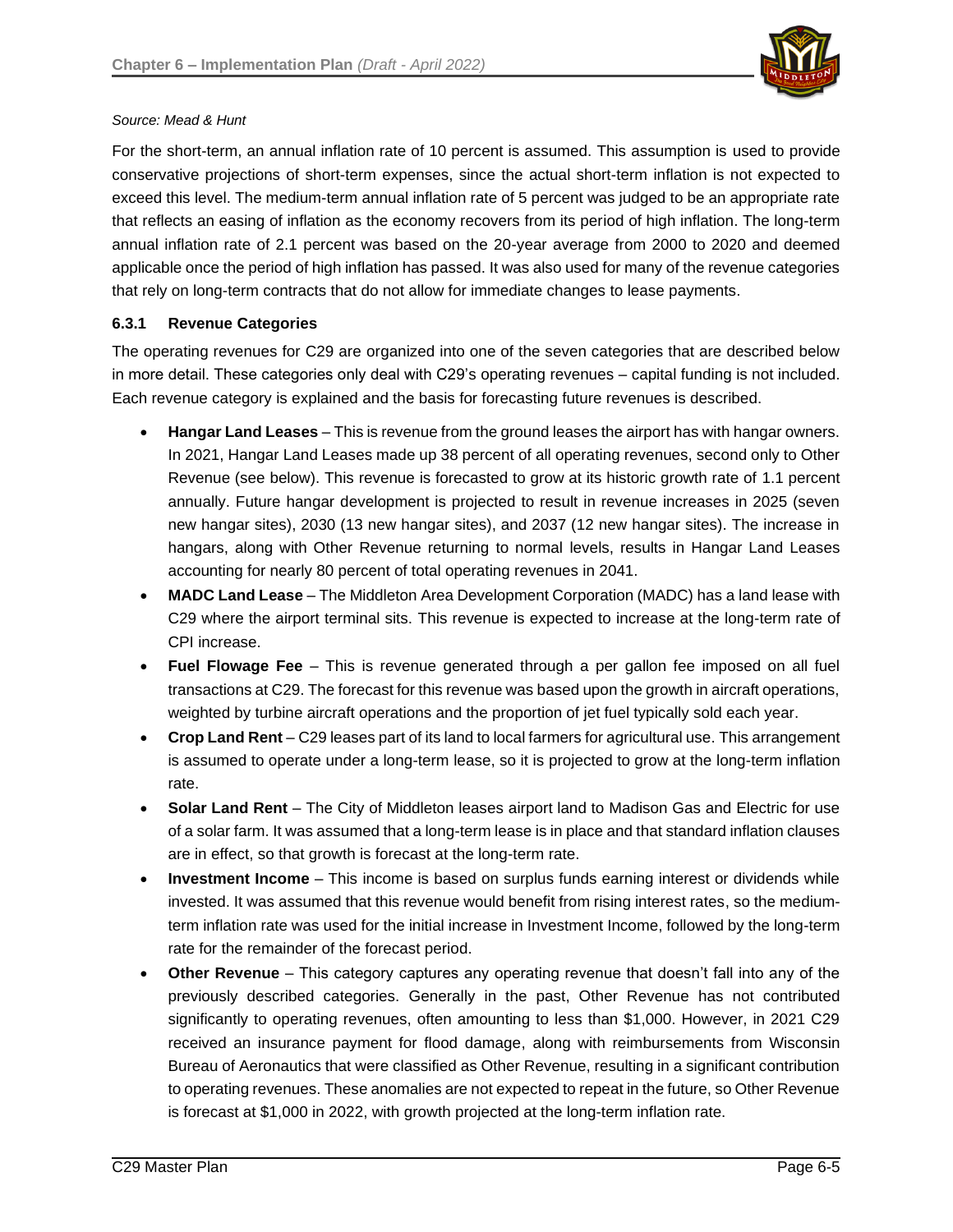

**Figure 6-1** shows each of the revenue categories described above and the portion of total operating revenue they comprise for 2021 and 2041.



**Figure 6-1: Percent of Total Operating Revenue by Revenue Category**

*Source: Middleton Municipal Airport – Morey Field and Mead & Hunt*

The growth in Hangar Land Leases is clearly illustrated and is attributed to both the drop in Other Revenue and the addition of more than 30 hangars over the planning period.

## **6.3.2 Operating Expense Categories**

Operating expenses at C29 are accounted for in eight categories. Similar to the operating revenues described previously, the operating expenses account for the day-to-day costs of running C29 and do not include any expenditures for capital improvements. Each expense category is explained and the basis for forecasting future expenses is described.

- **Telephone** This expense is for communication services at C29. It is forecast to increase at the short-term inflation rate for 2022, followed by the medium-term inflation rate through 2024, after which it rises at the long-term inflation rate to the end of the forecast period.
- **Utilities** This cost covers the various utilities, such as electricity, necessary to operate C29. It is forecast to increase at the short-term inflation rate for 2022, followed by the medium-term inflation rate through 2024, after which it rises at the long-term inflation rate to the end of the forecast period.
- **Insurance** This is the cost of required insurance coverage for C29. It is forecast to increase at the short-term inflation rate for 2022, followed by the medium-term inflation rate through 2024, after which it rises at the long-term inflation rate to the end of the forecast period.
- **Airport Grounds Maintenance** This is the cost associated with maintaining the airport facilities. It is forecast to increase at the short-term inflation rate for 2022, followed by the medium-term inflation rate through 2024, after which it rises at the long-term inflation rate to the end of the forecast period.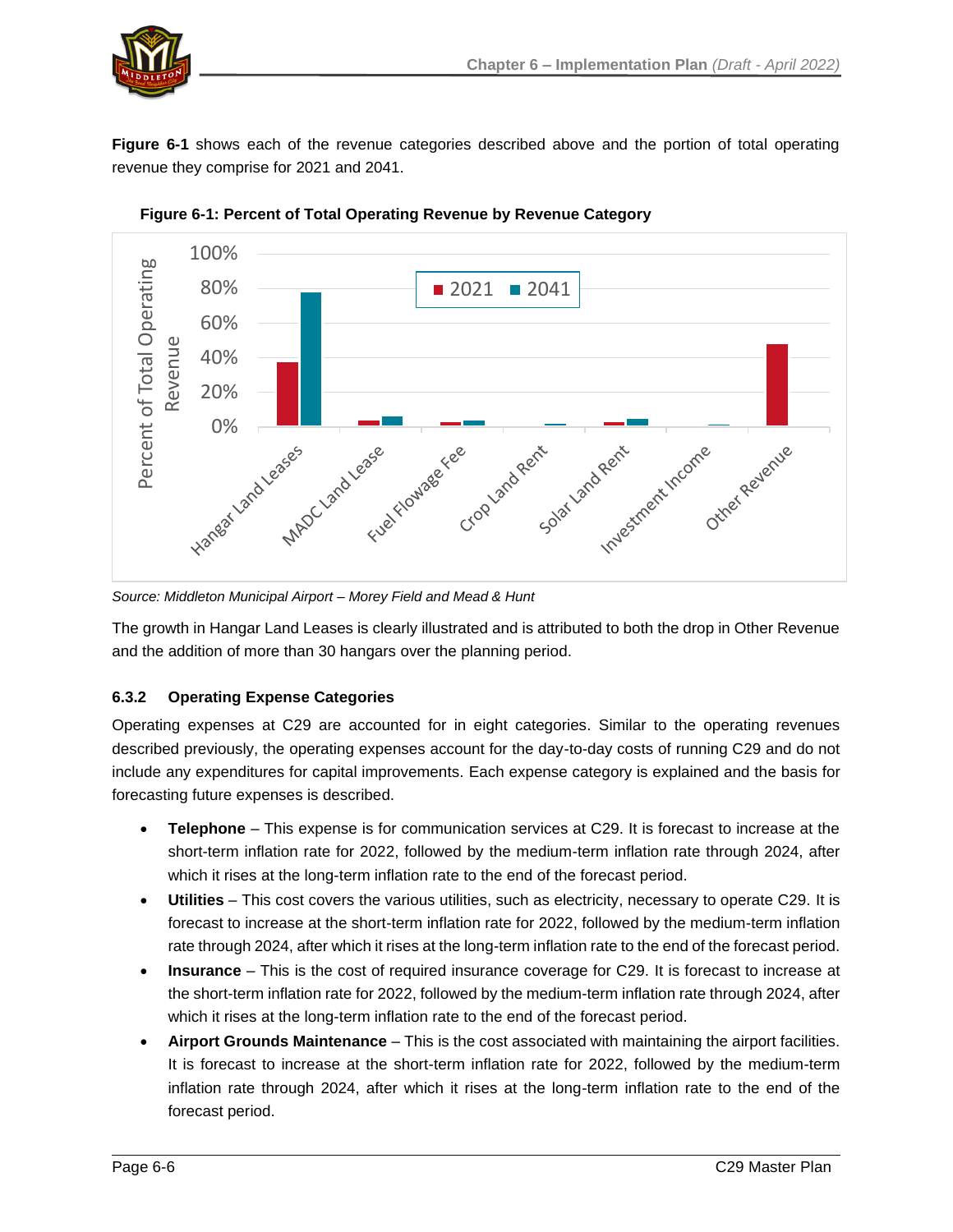

- **Landing Lights Maintenance** This is the expense of maintaining the runway lights. It is forecast to increase at the short-term inflation rate for 2022, followed by the medium-term inflation rate through 2024, after which it rises at the long-term inflation rate to the end of the forecast period.
- **Airport Managers Contract** C29 entered into an agreement with the owner of Morey Airplane Company, the airport fixed base operator (FBO), to manage the airport. This expense assumes a long-term contract is in effect, so the expense increases at the long-term rate of inflation for the entire forecast period.
- **Outside Services** This is the expense associated with contracted services, such as engineers or consultants, that supplement the work done by Middleton or C29 staff. It is forecast to increase at the short-term inflation rate for 2022, followed by the medium-term inflation rate through 2024, after which it rises at the long-term inflation rate to the end of the forecast period.
- **Other Expenses** The expenses in this category have historically not exceeded \$1,000 in a given year. However, in 2021, the Common Council assigned a \$28,500 contract for a survey to this line item. For 2022, it was assumed that Other Operating Expenses would return to more typical levels, and \$1,000 was estimated. It is forecast to increase at the short-term inflation rate for 2022, followed by the medium-term inflation rate through 2024, after which it rises at the long-term inflation rate to the end of the forecast period.

**Figure 6-2** shows the percent distribution of C29 operating expenses for 2021 and 2041. It illustrates that the primary cost drivers for C29 are the Airport Managers Contract, Utilities, and Airport Grounds Maintenance. In 2021, Other Expenses also made up a large portion of costs, but, as explained previously, those costs are not expected in the future.



**Figure 6-2: Percent of Total Operating Expense by Expense Category**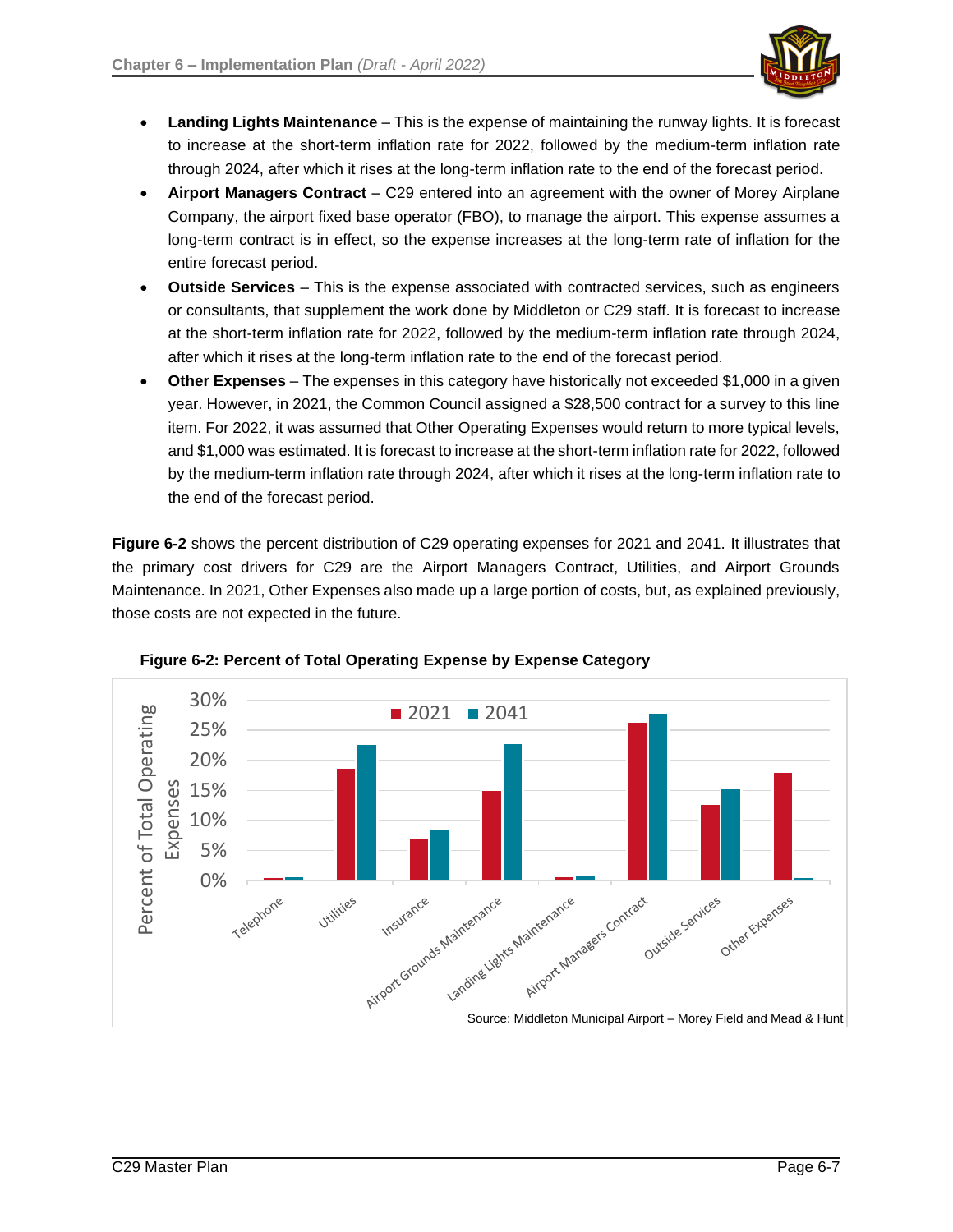

## **6.3.3 Operating Surplus/Deficit and Accumulated Funds**

With forecasts of operating revenues and operating expenses, estimates of operating surpluses or deficits can be developed. **Table 6-3** shows a summary of the forecast of operating revenues, operating expenses, and the expected surplus or deficit for selected forecast years. The selected forecast years are based on five-year, 10-year, and 20-year outlooks from the 2021 base year.

Most revenue and expenses show steady increases over the forecast period, with expenses accelerating more than revenues because many of C29's revenues are governed by leases that won't increase as quickly as expenses. One exemption is the Hangar Land Leases revenue, which has surges when new hangar development is expected. This is predicted to occur in 2025, 2030, and 2037. Since these are land leases where the lessee is responsible for the maintenance of the hangar, there is no corresponding increase in C29's expenses.

Table 6-3 also shows the anticipated operating surplus/deficit (operating revenues minus operating expenses), as well as the accumulated surplus/deficit. This is determined by adding or subtracting, as appropriate, the year's surplus/deficit to the previous year's accumulated surplus/deficit. For 2022, the surplus/deficit is added to the 2021 surplus of \$120,363.

The table shows that in 2026, C29 operates at breakeven, with revenues and expenses balancing each other. By 2031, added revenue from new land leases for hangars results in a surplus of approximately \$23,000. Additional hangars push that surplus to more than \$39,000 by 2041.

With expenses exceeding revenues in the initial years of the forecast, the deficits eat into the 2021 funds, whittling it down to \$97,000 by 2026. These annual deficits continue until 2030, when new hangar development push revenues far enough past expenses that C29 is expected to generate surpluses out until the end of the forecast period. This causes the accumulated surplus to exceed \$137,000 in 2031, and surpass \$443,000 by the end of the forecast in 2041.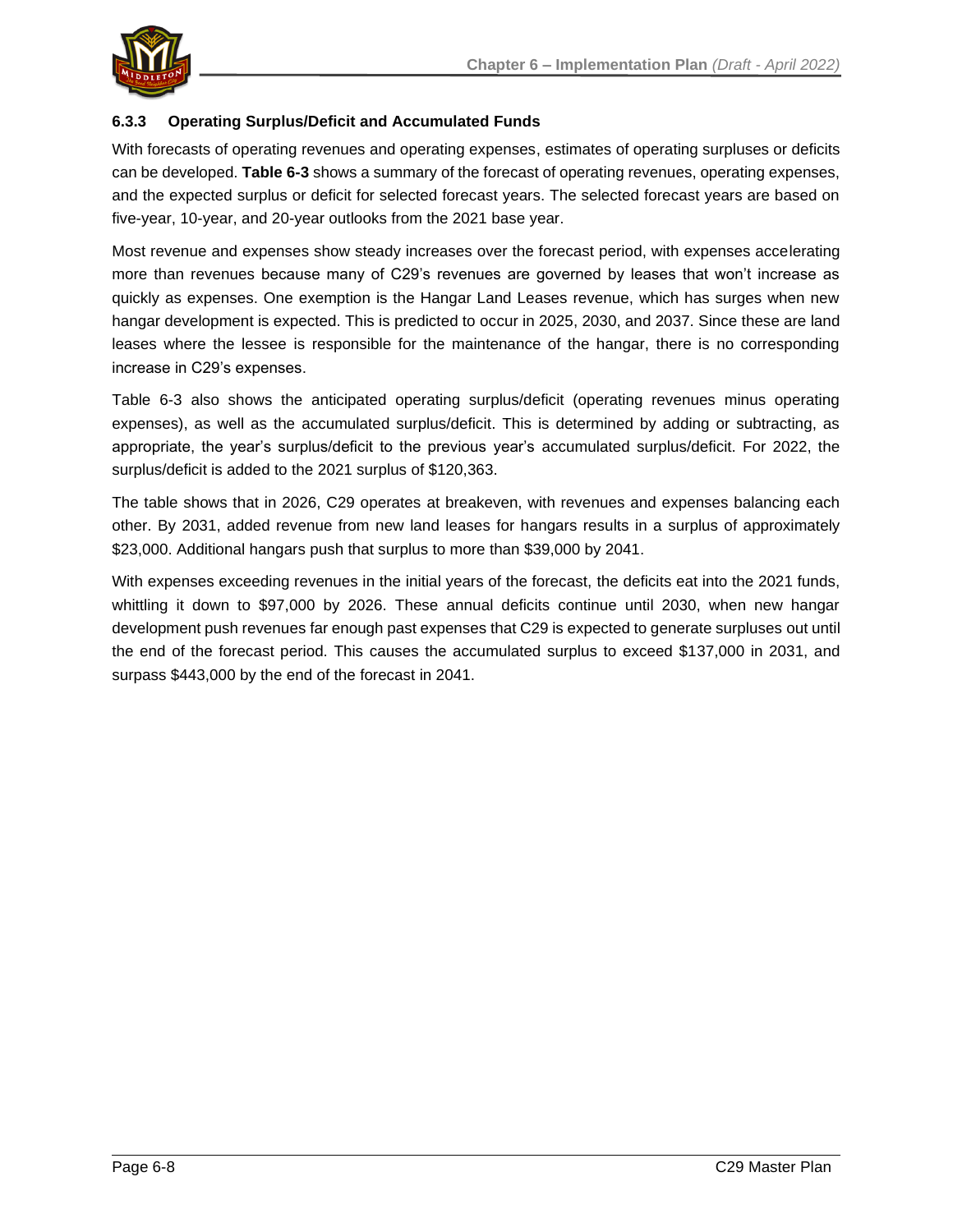

|                        |  |  | Table 6-3: Summary of Forecast Operating Revenues, Operating Expenses, and Operating |  |  |
|------------------------|--|--|--------------------------------------------------------------------------------------|--|--|
| <b>Surplus/Deficit</b> |  |  |                                                                                      |  |  |

|                                    | <b>Base Year</b> | <b>Forecast Years</b> |           |           |
|------------------------------------|------------------|-----------------------|-----------|-----------|
| <b>C29 Airport Enterprise Fund</b> | 2021             | 2026                  | 2031      | 2041      |
| <b>Operating Revenue</b>           |                  |                       |           |           |
| <b>Hangar Land Leases</b>          | \$108,797        | \$130,400             | \$168,100 | \$219,200 |
| <b>MADC Land Lease</b>             | \$12,370         | \$13,700              | \$15,200  | \$18,700  |
| <b>Fuel Flowage Fee</b>            | \$9,443          | \$10,300              | \$11,100  | \$12,400  |
| Crop Land Rent                     | \$4,626          | \$5,100               | \$5,700   | \$7,000   |
| <b>Solar Land Rent</b>             | \$9,568          | \$10,600              | \$11,800  | \$14,500  |
| Investment Income                  | \$3,414          | \$3,900               | \$4,300   | \$5,300   |
| <b>Other Revenue</b>               | \$138,934        | \$1,100               | \$1,200   | \$1,500   |
| <b>Total Operating Revenue</b>     | \$287,152        | \$175,100             | \$217,400 | \$278,600 |
|                                    |                  |                       |           |           |
| <b>Operating Expenses</b>          | 2021             | 2026                  | 2031      | 2041      |
| Telephone                          | \$1,046          | \$1,300               | \$1,500   | \$1,800   |
| <b>Utilities</b>                   | \$31,467         | \$39,800              | \$44,100  | \$54,300  |
| Insurance                          | \$12,093         | \$15,300              | \$17,000  | \$20,900  |
| <b>Airport Grounds Maintenance</b> | \$25,318         | \$40,200              | \$44,600  | \$54,900  |
| Landing Lights Maintenance         | \$1,218          | \$1,500               | \$1,700   | \$2,100   |
| <b>Airport Managers Contract</b>   | \$44,058         | \$48,900              | \$54,200  | \$66,800  |
| <b>Outside Services</b>            | \$21,322         | \$27,000              | \$29,900  | \$36,800  |
| <b>Other Expenses</b>              | \$30,266         | \$1,100               | \$1,300   | \$1,600   |
| <b>Total Operating Expenses</b>    | \$166,788        | \$175,100             | \$194,300 | \$239,200 |
|                                    |                  |                       |           |           |
| <b>Operating Surplus/Deficit</b>   | \$120,363        | \$0                   | \$23,100  | \$39,400  |
|                                    |                  |                       |           |           |
| <b>Accumulated Surplus/Deficit</b> | \$120,363        | \$97,563              | \$137,063 | \$443,163 |

*Source: Middleton Municipal Airport – Morey Field and Mead* 

Figure 6-3 depicts these results graphically, showing operating revenues and operating expenses side by side with bars, and the accumulated surplus as the area graph in the background. The years in which hangar development is expected to occur are called out with the number of new hangars planned. This indicates that in the near term, C29 is not expected to generate a substantial amount of excess revenues for funding capital projects. It isn't until the second set of hangars are leased out in 2030 that C29 starts to see a rise in the accumulated surplus that continues to the end of the forecast. Based on the assumptions and results of this forecast, C29 should plan for funds accumulating for capital projects no sooner than the medium-term, probably around 2030 or later.